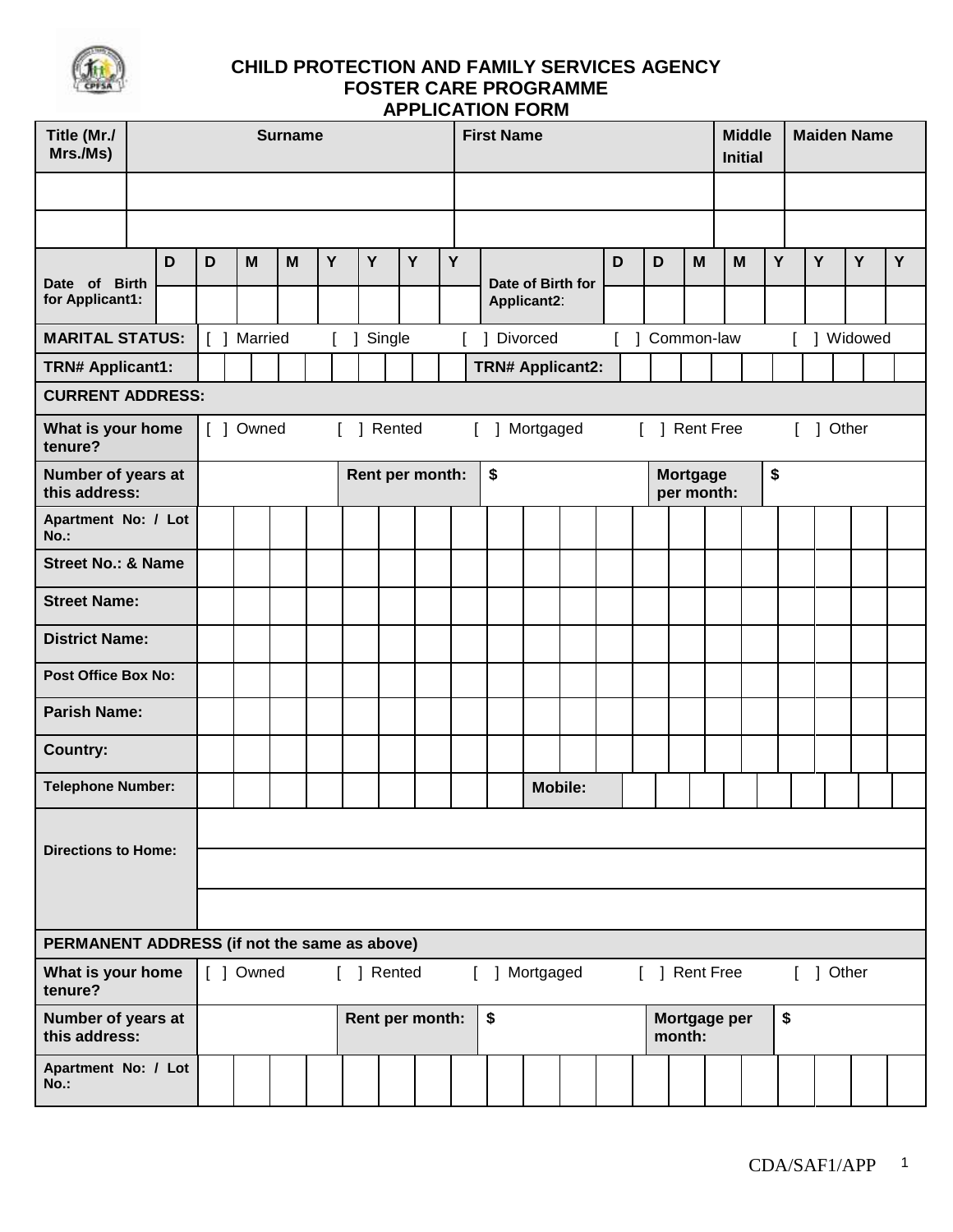

| <b>Street No.: &amp; Name</b>           |                       |                |                 |                   |  |  |  |                              |  |  |    |                                      |  |  |                         |             |               |  |
|-----------------------------------------|-----------------------|----------------|-----------------|-------------------|--|--|--|------------------------------|--|--|----|--------------------------------------|--|--|-------------------------|-------------|---------------|--|
| <b>Street Name:</b>                     |                       |                |                 |                   |  |  |  |                              |  |  |    |                                      |  |  |                         |             |               |  |
| <b>District Name:</b>                   |                       |                |                 |                   |  |  |  |                              |  |  |    |                                      |  |  |                         |             |               |  |
| <b>Post Office Box No:</b>              |                       |                |                 |                   |  |  |  |                              |  |  |    |                                      |  |  |                         |             |               |  |
| <b>Parish Name:</b>                     |                       |                |                 |                   |  |  |  |                              |  |  |    |                                      |  |  |                         |             |               |  |
| <b>Country:</b>                         |                       |                |                 |                   |  |  |  |                              |  |  |    |                                      |  |  |                         |             |               |  |
| <b>Telephone Number:</b>                |                       | <b>Mobile:</b> |                 |                   |  |  |  |                              |  |  |    |                                      |  |  |                         |             |               |  |
|                                         |                       |                |                 |                   |  |  |  |                              |  |  |    |                                      |  |  |                         |             |               |  |
| <b>Directions to Home:</b>              |                       |                |                 |                   |  |  |  |                              |  |  |    |                                      |  |  |                         |             |               |  |
|                                         |                       |                |                 |                   |  |  |  |                              |  |  |    |                                      |  |  |                         |             |               |  |
|                                         | <b>Male Applicant</b> |                |                 |                   |  |  |  |                              |  |  |    |                                      |  |  | <b>Female Applicant</b> |             |               |  |
| <b>Category</b>                         |                       |                |                 |                   |  |  |  |                              |  |  |    |                                      |  |  |                         |             |               |  |
| <b>Religion/ Denomination:</b>          |                       |                |                 |                   |  |  |  |                              |  |  |    |                                      |  |  |                         |             |               |  |
| <b>Employment Status:</b>               |                       |                | [ ] Unemployed, | [ ]Self-Employed, |  |  |  | [ ] Employed,<br>[ ] Student |  |  |    | [ ] Unemployed,<br>[ ]Self-Employed, |  |  |                         | [ ] Student | [ ] Employed, |  |
| <b>Occupation:</b>                      |                       |                |                 |                   |  |  |  |                              |  |  |    |                                      |  |  |                         |             |               |  |
| Name of Employer:                       |                       |                |                 |                   |  |  |  |                              |  |  |    |                                      |  |  |                         |             |               |  |
| <b>Address of Employer:</b>             |                       |                |                 |                   |  |  |  |                              |  |  |    |                                      |  |  |                         |             |               |  |
| <b>Hours of Work:</b>                   |                       |                |                 |                   |  |  |  |                              |  |  |    |                                      |  |  |                         |             |               |  |
| <b>Salary (weekly or</b><br>monthly):   | \$                    |                |                 |                   |  |  |  |                              |  |  | \$ |                                      |  |  |                         |             |               |  |
| Income from other                       | \$                    |                |                 |                   |  |  |  |                              |  |  | \$ |                                      |  |  |                         |             |               |  |
| Source(s):<br><b>Work Telephone No:</b> |                       |                |                 |                   |  |  |  |                              |  |  |    |                                      |  |  |                         |             |               |  |
| <b>Home Telephone No:</b>               |                       |                |                 |                   |  |  |  |                              |  |  |    |                                      |  |  |                         |             |               |  |
| <b>Mobile Telephone No:</b>             |                       |                |                 |                   |  |  |  |                              |  |  |    |                                      |  |  |                         |             |               |  |
| <b>E-mail Address</b>                   |                       |                |                 |                   |  |  |  |                              |  |  |    |                                      |  |  |                         |             |               |  |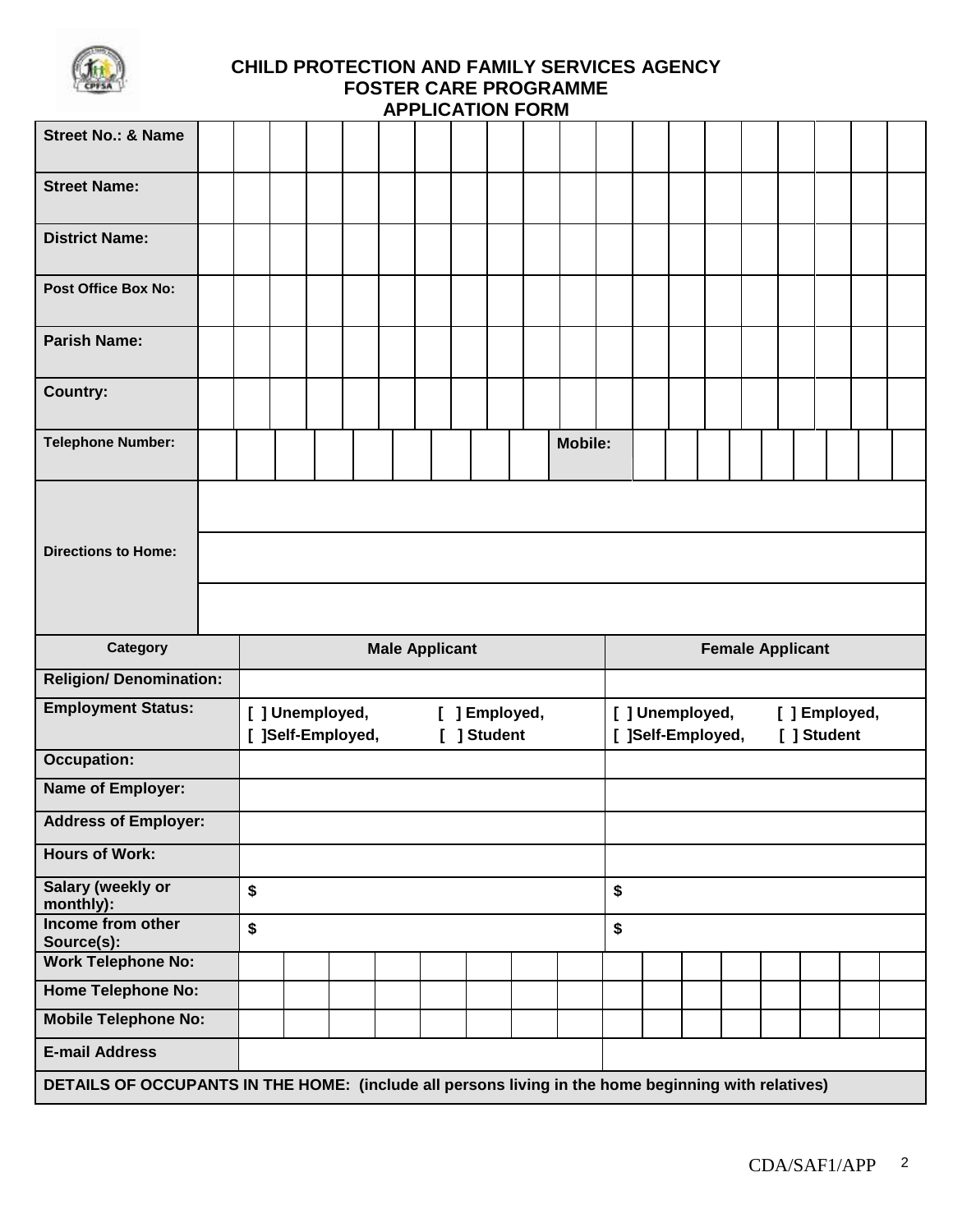

| <b>Surname</b>                                                     | <b>First Name</b>  |                             | Age | <b>Sex</b><br>(M/F) |       | <b>Relationship to</b><br><b>Applicant</b>                 | <b>Working</b><br>(Yes/No) | <b>Occupation/ School</b> |
|--------------------------------------------------------------------|--------------------|-----------------------------|-----|---------------------|-------|------------------------------------------------------------|----------------------------|---------------------------|
|                                                                    |                    |                             |     |                     |       |                                                            |                            |                           |
|                                                                    |                    |                             |     |                     |       |                                                            |                            |                           |
|                                                                    |                    |                             |     |                     |       |                                                            |                            |                           |
|                                                                    |                    |                             |     |                     |       |                                                            |                            |                           |
|                                                                    |                    |                             |     |                     |       |                                                            |                            |                           |
|                                                                    |                    |                             |     |                     |       |                                                            |                            |                           |
|                                                                    |                    |                             |     |                     |       |                                                            |                            |                           |
| DETAILS OF CHILDREN LIVING OUTSIDE OF THE HOME                     |                    |                             |     |                     |       |                                                            |                            |                           |
| <b>Surname</b>                                                     | <b>First Name</b>  |                             | Age | <b>Sex</b>          | (M/F) | <b>Working</b><br>(Yes/No)                                 |                            | <b>Occupation/ School</b> |
|                                                                    |                    |                             |     |                     |       |                                                            |                            |                           |
|                                                                    |                    |                             |     |                     |       |                                                            |                            |                           |
|                                                                    |                    |                             |     |                     |       |                                                            |                            |                           |
|                                                                    |                    |                             |     |                     |       |                                                            |                            |                           |
|                                                                    |                    |                             |     |                     |       |                                                            |                            |                           |
|                                                                    |                    |                             |     |                     |       |                                                            |                            |                           |
|                                                                    |                    |                             |     |                     |       |                                                            |                            |                           |
| <b>Briefly describe your</b>                                       |                    |                             |     |                     |       |                                                            |                            |                           |
| accommodations?                                                    |                    |                             |     |                     |       |                                                            |                            |                           |
|                                                                    |                    |                             |     |                     |       |                                                            |                            |                           |
| currently<br>Are<br>you                                            |                    |                             |     |                     |       | If "Yes", please state type and duration of illness below: |                            |                           |
| experiencing a physical<br>or mental illness (e.g.                 | $[$ ] Yes          | <b>Type of illness:</b>     |     |                     |       |                                                            |                            |                           |
| diabetes,<br>asthma,<br>depression)?                               | ] No<br>L          | <b>Duration</b>             |     | of                  |       |                                                            |                            |                           |
|                                                                    |                    | illness:                    |     |                     |       |                                                            |                            |                           |
| Is any member of<br>household currently<br>experiencing a physical | ] Yes<br>] No<br>L |                             |     |                     |       | If "Yes", please state type and duration of illness:       |                            |                           |
| or mental illness (e.g.<br>diabetes, asthma,                       |                    | Type of illness:            |     |                     |       |                                                            |                            |                           |
| depression)?                                                       |                    | <b>Duration</b><br>illness: |     | of                  |       |                                                            |                            |                           |
| Have you had a medical<br>examination / visited the                | $[$ ] Yes          |                             |     |                     |       | Please state name and address of doctor below:             |                            |                           |
| doctor in the last year?                                           | $[$ ] No           |                             |     |                     |       |                                                            |                            |                           |
|                                                                    |                    |                             |     |                     |       |                                                            |                            |                           |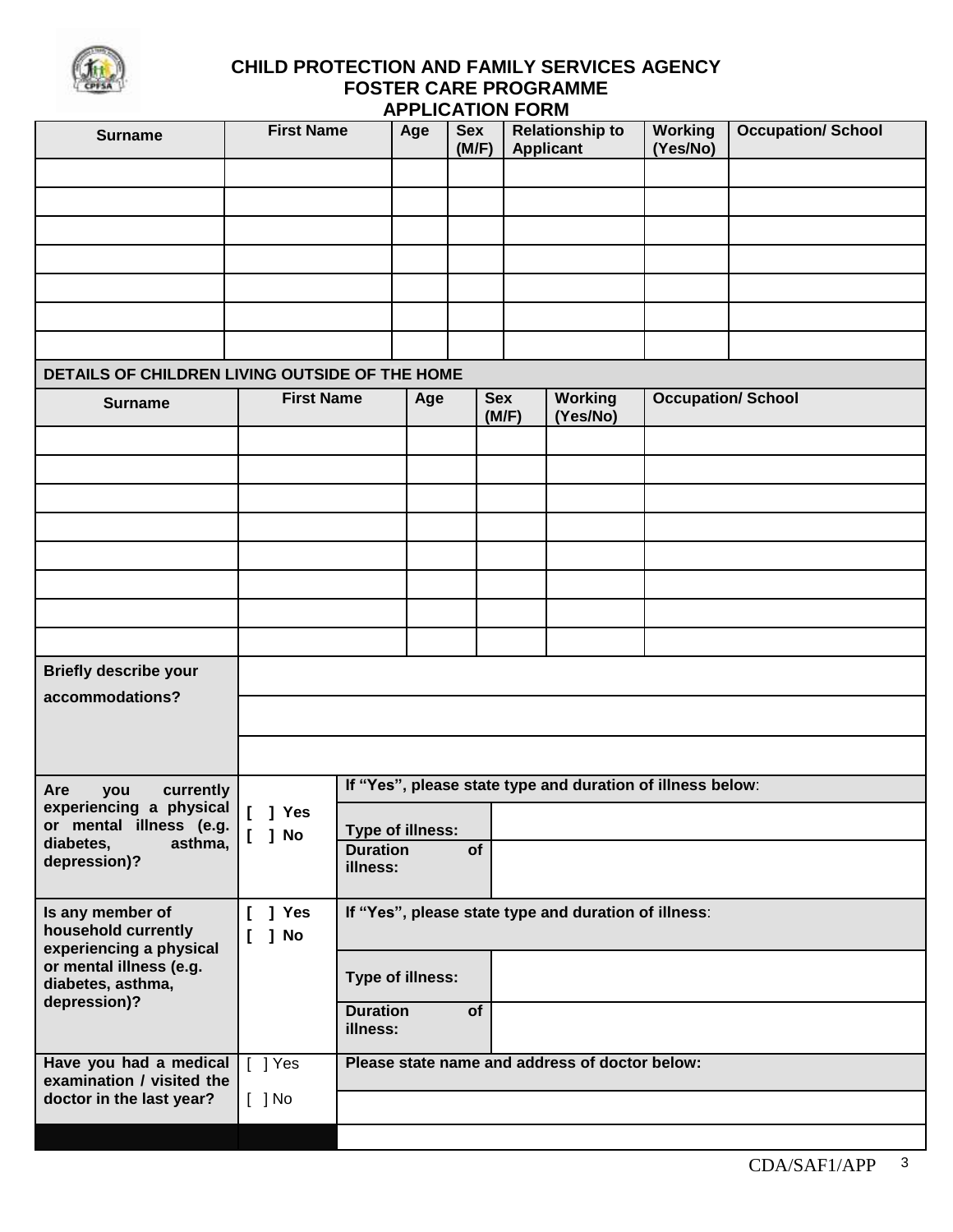

| What is the name and<br>address of your nearest<br>health facility?                           |                                             |                                                                    |  |  |  |  |  |  |  |  |  |  |  |  |
|-----------------------------------------------------------------------------------------------|---------------------------------------------|--------------------------------------------------------------------|--|--|--|--|--|--|--|--|--|--|--|--|
| Have you or any member<br>of your household ever<br>been convicted of an<br>offence?          | $[$ ] Yes<br>$[ ]$ No                       | If yes, give details below:                                        |  |  |  |  |  |  |  |  |  |  |  |  |
|                                                                                               |                                             |                                                                    |  |  |  |  |  |  |  |  |  |  |  |  |
| <b>INTEREST IN FOSTER CARE:</b>                                                               |                                             |                                                                    |  |  |  |  |  |  |  |  |  |  |  |  |
| Why do you wish to<br>foster a child?                                                         |                                             |                                                                    |  |  |  |  |  |  |  |  |  |  |  |  |
| What is your preference<br>in terms of the sex of the<br>child?                               | [ ] Female<br>[ ] Male<br>[ ] No Preference |                                                                    |  |  |  |  |  |  |  |  |  |  |  |  |
| What is your preference<br>in terms of the age of the<br>child?                               |                                             |                                                                    |  |  |  |  |  |  |  |  |  |  |  |  |
| How do you feel about<br>the child maintaining<br>contact with his/her<br>biological parents? |                                             |                                                                    |  |  |  |  |  |  |  |  |  |  |  |  |
| Have you ever applied to<br>foster a child before?                                            | $\lceil \ \rceil$ Yes<br>$[$ ] No           | If yes, give date of<br>last application?                          |  |  |  |  |  |  |  |  |  |  |  |  |
| Where was your last<br>application processed?                                                 |                                             |                                                                    |  |  |  |  |  |  |  |  |  |  |  |  |
| Was a foster child placed<br>in your home?                                                    | $[$ $]$ Yes $[$ $]$ No                      |                                                                    |  |  |  |  |  |  |  |  |  |  |  |  |
| <b>Level of Interest</b>                                                                      | $[$ ] High                                  | [ ] Low<br>[ ] Unsure                                              |  |  |  |  |  |  |  |  |  |  |  |  |
| <b>Placement Timeline</b>                                                                     | [ ] 3 Months                                | [ ] 6 Months [ ] 12 Months<br>[ ] Other (Please Specify) :________ |  |  |  |  |  |  |  |  |  |  |  |  |
| I understand that CPFSA<br>has the right to refuse<br>this application:                       | [ ] Yes [ ] No                              |                                                                    |  |  |  |  |  |  |  |  |  |  |  |  |
| I will require the foster<br><b>Care Grant:</b>                                               | [ ] Yes [ ] No                              |                                                                    |  |  |  |  |  |  |  |  |  |  |  |  |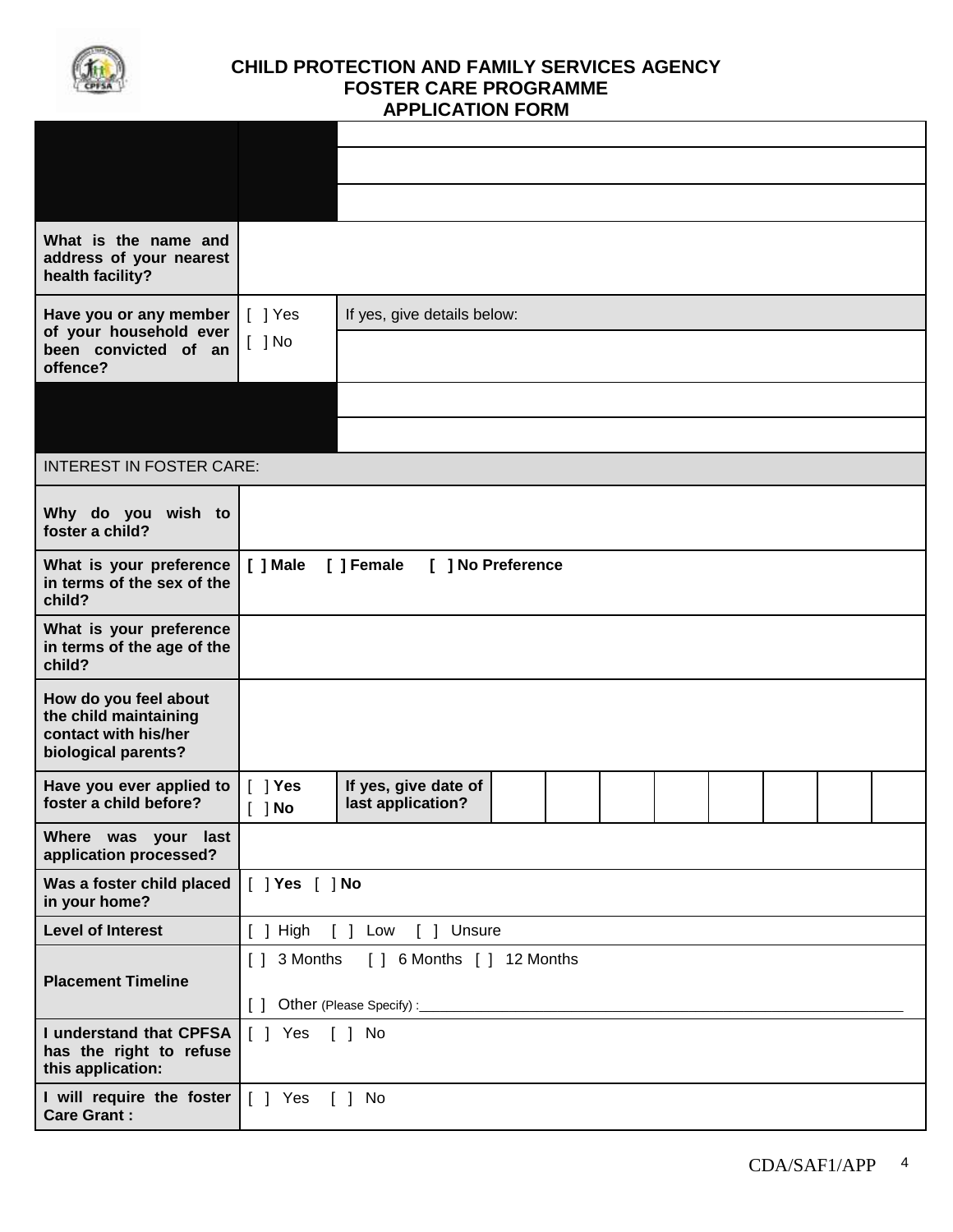

 $\overline{a}$ 

| PLEASE LIST TWO (2) REFEREES <sup>1</sup> : |                                                                                                                                                                                                           |  |                                              |  |  |  |  |  |                   |  |  |  |  |  |
|---------------------------------------------|-----------------------------------------------------------------------------------------------------------------------------------------------------------------------------------------------------------|--|----------------------------------------------|--|--|--|--|--|-------------------|--|--|--|--|--|
| <b>Surname</b>                              | <b>First Name</b>                                                                                                                                                                                         |  | <b>Contact Information (Mailing / Phone)</b> |  |  |  |  |  | <b>Occupation</b> |  |  |  |  |  |
|                                             |                                                                                                                                                                                                           |  |                                              |  |  |  |  |  |                   |  |  |  |  |  |
|                                             |                                                                                                                                                                                                           |  |                                              |  |  |  |  |  |                   |  |  |  |  |  |
|                                             |                                                                                                                                                                                                           |  |                                              |  |  |  |  |  |                   |  |  |  |  |  |
|                                             |                                                                                                                                                                                                           |  |                                              |  |  |  |  |  |                   |  |  |  |  |  |
|                                             |                                                                                                                                                                                                           |  |                                              |  |  |  |  |  |                   |  |  |  |  |  |
|                                             |                                                                                                                                                                                                           |  |                                              |  |  |  |  |  |                   |  |  |  |  |  |
|                                             |                                                                                                                                                                                                           |  |                                              |  |  |  |  |  |                   |  |  |  |  |  |
|                                             |                                                                                                                                                                                                           |  |                                              |  |  |  |  |  |                   |  |  |  |  |  |
|                                             |                                                                                                                                                                                                           |  |                                              |  |  |  |  |  |                   |  |  |  |  |  |
|                                             |                                                                                                                                                                                                           |  |                                              |  |  |  |  |  |                   |  |  |  |  |  |
|                                             |                                                                                                                                                                                                           |  |                                              |  |  |  |  |  |                   |  |  |  |  |  |
| <b>Declaration</b>                          |                                                                                                                                                                                                           |  |                                              |  |  |  |  |  |                   |  |  |  |  |  |
| I/We declare:                               |                                                                                                                                                                                                           |  |                                              |  |  |  |  |  |                   |  |  |  |  |  |
| 1.                                          | That the information contained in this application is complete and true to the best of my/our knowledge and that a false statement<br>may disqualify my/our application from further consideration.       |  |                                              |  |  |  |  |  |                   |  |  |  |  |  |
|                                             | 2. An acknowledgement that the Child Protection and Family Services Agency will check for any information relevant to this application<br>and that a criminal record checks and medical will be required. |  |                                              |  |  |  |  |  |                   |  |  |  |  |  |
| 3.                                          | That the Child Protection and Family Services Agency is given permission to contact the references named on this application and<br>the school where my/our children are in attendance.                   |  |                                              |  |  |  |  |  |                   |  |  |  |  |  |
| <b>Signature of Applicant:</b>              |                                                                                                                                                                                                           |  | Date:                                        |  |  |  |  |  |                   |  |  |  |  |  |
|                                             |                                                                                                                                                                                                           |  |                                              |  |  |  |  |  |                   |  |  |  |  |  |
| <b>Signature of Applicant:</b>              |                                                                                                                                                                                                           |  | Date:                                        |  |  |  |  |  |                   |  |  |  |  |  |
|                                             |                                                                                                                                                                                                           |  |                                              |  |  |  |  |  |                   |  |  |  |  |  |
|                                             |                                                                                                                                                                                                           |  | <b>Special Instructions</b>                  |  |  |  |  |  |                   |  |  |  |  |  |
| 1.                                          | Approval for participation under the Foster Care programme will not be issued until all requirements under the Child Care and<br>Protection Act including any other policy requirements have been met.    |  |                                              |  |  |  |  |  |                   |  |  |  |  |  |
|                                             | 2. Application must be accompanied by two passport size photographs which must be certified by: Senior Police Officer, Justice of the<br>Peace, Minister of Religion or a member of the Legal Fraternity. |  |                                              |  |  |  |  |  |                   |  |  |  |  |  |
| 3.                                          | The completed application form is to be returned to the CPFSA office nearest you.                                                                                                                         |  |                                              |  |  |  |  |  |                   |  |  |  |  |  |
|                                             |                                                                                                                                                                                                           |  |                                              |  |  |  |  |  |                   |  |  |  |  |  |

<sup>&</sup>lt;sup>1</sup> Family members cannot act as referees. In the case of joint applicants, the referee should be known to both applicants.